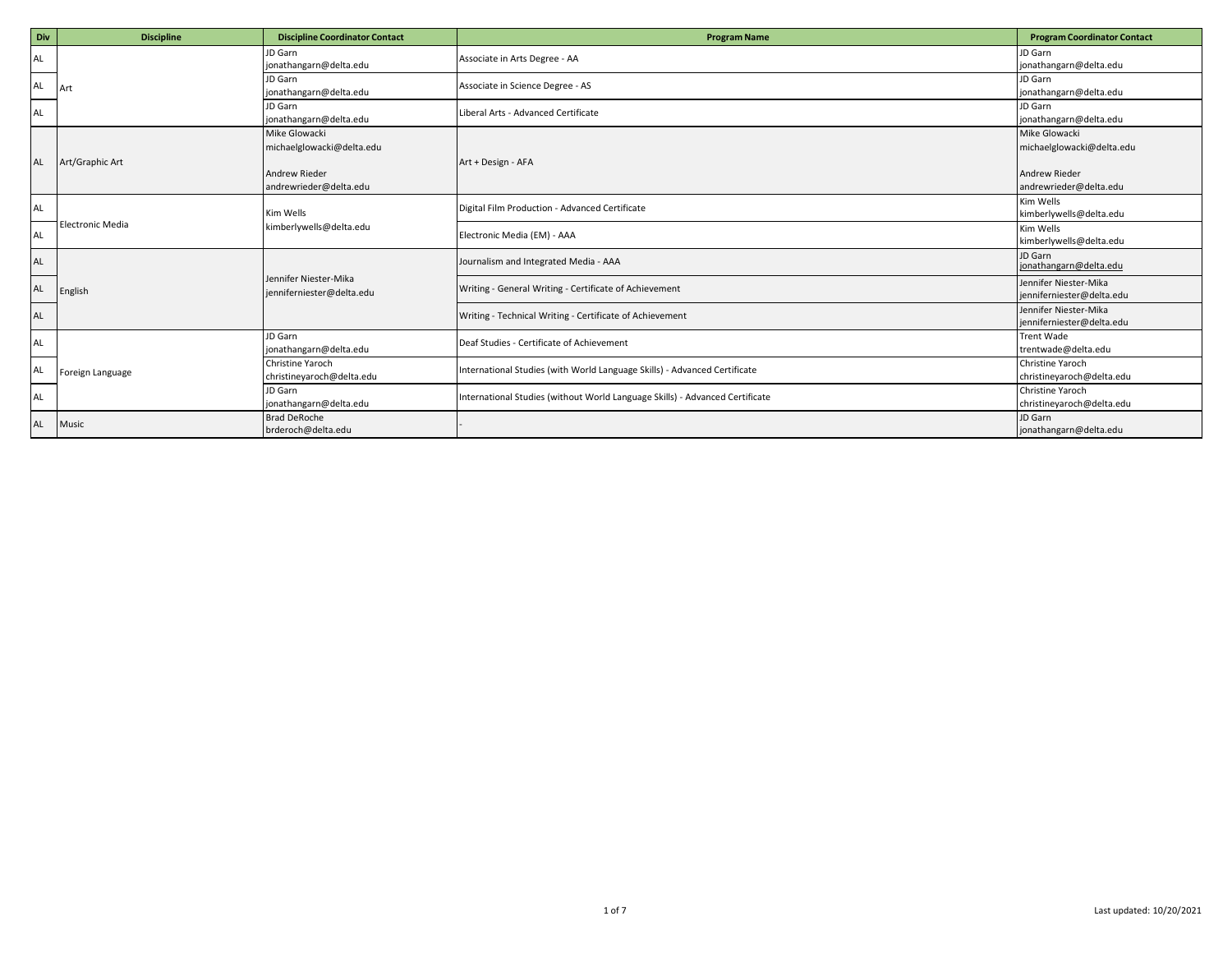| Div             | <b>Discipline</b>                 | <b>Discipline Coordinator Contact</b>      | <b>Program Name</b>                                                                                                | <b>Program Coordinator Contact</b>        |
|-----------------|-----------------------------------|--------------------------------------------|--------------------------------------------------------------------------------------------------------------------|-------------------------------------------|
| BT              |                                   |                                            | Accounting - ABS                                                                                                   | Ski VanderLaan                            |
|                 | Accounting                        | Ski VanderLaan                             |                                                                                                                    | skivanderlaan@delta.edu                   |
| BT              |                                   | skivanderlaan@delta.edu                    | Accounting - Advanced Certificate                                                                                  | Ski VanderLaan<br>skivanderlaan@delta.edu |
|                 |                                   | Mike Finelli                               |                                                                                                                    | Mike Finelli                              |
| $\mathsf{BT}$   | Architectural Technology          | mjfinell@delta.edu                         | Architectural Technology - AAS                                                                                     | mjfinell@delta.edu                        |
| $\mathsf{BT}$   |                                   |                                            | Automotive Service Educational Program (GM ASEP) - AAS                                                             | Jim Miller                                |
|                 |                                   |                                            |                                                                                                                    | jamesmiller@delta.edu                     |
|                 |                                   |                                            |                                                                                                                    | JP Carroll                                |
|                 |                                   |                                            |                                                                                                                    | ohncarroll@delta.edu                      |
| <b>BT</b>       |                                   | Jim Miller                                 | Automotive Service Technology - AAS                                                                                | Jim Miller<br>jamesmiller@delta.edu       |
|                 | Automotive Technology (AUTO)      | jamesmiller@delta.edu                      |                                                                                                                    |                                           |
|                 |                                   |                                            |                                                                                                                    |                                           |
|                 |                                   |                                            |                                                                                                                    | Jay MInard<br>wallaceminard@delta.edu     |
|                 |                                   |                                            |                                                                                                                    | Jim Miller                                |
| $\mathsf{BT}$   |                                   |                                            | Automotive Service Technology - Advanced Certificate                                                               | jamesmiller@delta.edu                     |
|                 |                                   |                                            |                                                                                                                    |                                           |
|                 |                                   |                                            |                                                                                                                    | Jay MInard                                |
|                 |                                   |                                            |                                                                                                                    | wallaceminard@delta.edu                   |
| BT              |                                   |                                            | Automotive Service Technology - General Management - AAS/ABS                                                       | lim Miller<br>jamesmiller@delta.edu       |
|                 |                                   |                                            |                                                                                                                    |                                           |
|                 |                                   |                                            |                                                                                                                    |                                           |
|                 |                                   |                                            |                                                                                                                    | lay Minard<br>wallaceminard@delta.edu     |
| BT              |                                   |                                            | Automotive Service Technology - Maintenance Light Repair (MLR) Specialist - Advanced Certificate                   | Jim Miller                                |
|                 |                                   |                                            |                                                                                                                    | jamesmiller@delta.edu                     |
|                 |                                   |                                            |                                                                                                                    |                                           |
|                 |                                   |                                            |                                                                                                                    | Jay MInard                                |
|                 |                                   |                                            |                                                                                                                    | wallaceminard@delta.edu                   |
| BT              |                                   |                                            | Automotive Service Technology - Undercar Specialist - Advanced Certificate                                         | Jim Miller<br>jamesmiller@delta.edu       |
|                 |                                   |                                            |                                                                                                                    |                                           |
|                 |                                   |                                            |                                                                                                                    | Jay MInard                                |
|                 |                                   |                                            |                                                                                                                    | wallaceminard@delta.edu                   |
| $\mathsf{BT}$   |                                   |                                            | Chemical Process Technology - AAS                                                                                  | Rick Deshano                              |
|                 | Chemical Process Technology (CPI) | Rick Deshano<br>rickdeshano@delta.edu      |                                                                                                                    | rickdeshano@delta.edu                     |
| B               |                                   |                                            | Chemical Process Technology - Advanced Certificate                                                                 | Rick Deshano<br>rickdeshano@delta.edu     |
|                 |                                   | <b>Steven Gormley</b>                      |                                                                                                                    | Steven Gormley                            |
| <b>BT</b>       | Computer Aided Drafting (CAD)     | stevengormley@delta.edu                    | Computer Aided Drafting - Advanced Certificate                                                                     | stevengormley@delta.edu                   |
| <b>BT</b>       |                                   |                                            | Computer Numerical Control - Advanced Certificate                                                                  | <b>Terry Morse</b>                        |
|                 | Computer Numerical Control (CNC)  | <b>Terry Morse</b><br>terrymorse@delta.edu |                                                                                                                    | terrymorse@delta.edu<br>Terry Morse       |
| BT              |                                   |                                            | Computer Numerical Control - Certificate of Achievement                                                            | terrymorse@delta.edu                      |
|                 |                                   |                                            |                                                                                                                    | Kevin Wyzkiewicz                          |
| $\mathsf{BT}$   |                                   |                                            | Computer Science and Information Technology - Business Information Technology - ABS                                | kmwyzkie@delta.edu                        |
| $\mathsf{BT}$   |                                   |                                            | Computer Science and Information Technology - IST - Criminal Technology - Post Associate Certificate of Completion | Kevin Wyzkiewicz                          |
|                 |                                   |                                            |                                                                                                                    | kmwyzkie@delta.edu<br>Kevin Wyzkiewicz    |
| BT              |                                   |                                            | Computer Science and Information Technology - IST - Cyber Security - AAS                                           | kmwyzkie@delta.edu                        |
| $F_{\text{BT}}$ |                                   |                                            | Computer Science and Information Technology - IT Support - AAS                                                     | Kevin Wyzkiewicz                          |
|                 |                                   |                                            |                                                                                                                    | kmwyzkie@delta.edu                        |
| BT              |                                   | Kevin Wyzkiewicz                           | Computer Science and Information Technology - IT Support - Advanced Certificate                                    | Kevin Wyzkiewicz                          |
|                 |                                   |                                            |                                                                                                                    | kmwyzkie@delta.edu                        |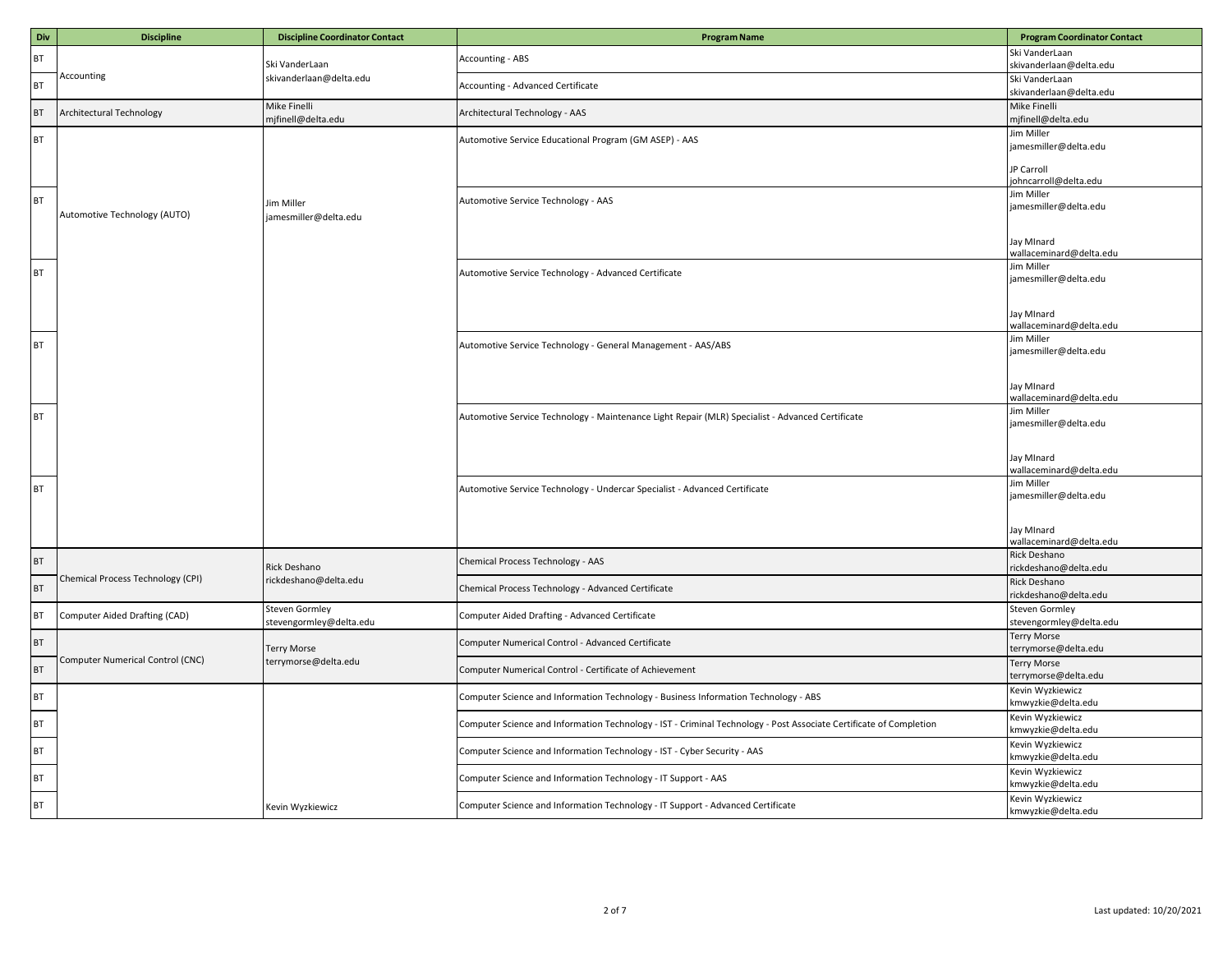| <b>BT</b> | Computer Science & Info Tech (CST) | kmwyzkie@delta.edu                               | Computer Science and Information Technology - Network Administration - AAS                  | Kevin Wyzkiewicz<br>kmwyzkie@delta.edu           |
|-----------|------------------------------------|--------------------------------------------------|---------------------------------------------------------------------------------------------|--------------------------------------------------|
| <b>BT</b> |                                    |                                                  | Computer Science and Information Technology - Network Administration - Advanced Certificate | Kevin Wyzkiewicz<br>kmwyzkie@delta.edu           |
|           |                                    |                                                  | Computer Science and Information Technology - Programming - AAS                             | Kevin Wyzkiewicz<br>kmwyzkie@delta.edu           |
| <b>BT</b> |                                    |                                                  | Computer Science and Information Technology - Web - Advanced Certificate                    | Kevin Wyzkiewicz<br>kmwyzkie@delta.edu           |
| <b>BT</b> | <b>Construction Management</b>     | Mike Finelli<br>mifinell@delta.edu               | <b>Construction Management - AAS</b>                                                        | Mike Finelli<br>mjfinell@delta.edu               |
| <b>BT</b> | Electrical Technology (ET/SKET)    | Diane Lobsiger-Braden<br>dianelobsiger@delta.edu | Electrician - AAS                                                                           | Diane Lobsiger-Braden<br>dianelobsiger@delta.edu |
| <b>BT</b> |                                    |                                                  | Fire Science Technology - AAS (3 tracks)                                                    | Terry Blackmer<br>terrenceblackmer@delta.edu     |
| <b>BT</b> |                                    | <b>Terry Blackmer</b>                            | Fire Science Technology - Fire & Industrial Loss Prevention Officer - Advanced Certificate  | Terry Blackmer<br>terrenceblackmer@delta.edu     |
| <b>BT</b> | Fire Science Technology (FST)      | terrenceblackmer@delta.edu                       | Fire Science Technology - Fire Investigation-Prevention - AAS                               | Terry Blackmer<br>terrenceblackmer@delta.edu     |
| <b>BT</b> |                                    |                                                  | Fire Science Technology - Industrial-Commercial Security and Safety - AAS                   | Terry Blackmer<br>terrenceblackmer@delta.edu     |

| Div       | <b>Discipline</b>                 | <b>Discipline Coordinator Contact</b>      | <b>Program Name</b>                                                                               | <b>Program Coordinator Contact</b>               |
|-----------|-----------------------------------|--------------------------------------------|---------------------------------------------------------------------------------------------------|--------------------------------------------------|
| <b>BT</b> |                                   | Jim Miller                                 | Heavy Duty Diesel Service Technology - AAS                                                        | Jim Miller<br>jamesmiller@delta.edu              |
| BT        | Heavy Duty Diesel (HDD)           | jamesmiller@delta.edu                      | Heavy Duty Diesel Service Technology - Advanced Certificate                                       | Jim Miller<br>jamesmiller@delta.edu              |
| <b>BT</b> | Legal Support Professional        | Heidi Helgren<br>heidihelgren@delta.edu    | Legal Support Professional - ABS                                                                  | Heidi Helgren<br>heidihelgren@delta.edu          |
| <b>BT</b> |                                   |                                            | Management - Applied Entrepreneurship - Advanced Certificate                                      | Dawn Fairchild<br>dawnfairchild@delta.edu        |
| BT        |                                   |                                            | Management - Subsequent Degree - Business Management - ABS                                        | Dawn Fairchild<br>dawnfairchild@delta.edu        |
| <b>BT</b> |                                   |                                            | Management - Cosmetology Management - ABS                                                         | Dawn Fairchild<br>dawnfairchild@delta.edu        |
| <b>BT</b> | Management                        | Dawn Fairchild<br>dawnfairchild@delta.edu  | Management - Entrepreneurship-Small Business Management - ABS                                     | Dawn Fairchild<br>dawnfairchild@delta.edu        |
| <b>BT</b> |                                   |                                            | Management - General Management - ABS                                                             | Dawn Fairchild<br>dawnfairchild@delta.edu        |
| <b>BT</b> |                                   |                                            | Management - Marketing Management - ABS                                                           | Dawn Fairchild<br>dawnfairchild@delta.edu        |
| <b>BT</b> |                                   |                                            | Management - Subsequent Degree - Northwood 3+1 - ABS                                              | Dawn Fairchild<br>dawnfairchild@delta.edu        |
| <b>BT</b> | Manufacturing Industrial Tech     | <b>Terry Morse</b><br>terrymorse@delta.edu | Manufacturing and Industrial Technology - AAS                                                     | <b>Terry Morse</b><br>terrymorse@delta.edu       |
| <b>BT</b> | Mechanical Engineering Technology | Matt Eyre<br>mattheweyre@delta.edu         | Mechanical Engineering Technology - AAS                                                           | Matt Eyre<br>mattheweyre@delta.edu               |
| <b>BT</b> |                                   | Diane Lobsiger-Braden                      | Mechatronics Technology - AAS                                                                     | Diane Lobsiger-Braden<br>dianelobsiger@delta.edu |
| <b>BT</b> | Mechatronics Technology           | dianelobsiger@delta.edu                    | Mechatronics Technology - Advanced Certificate                                                    | Diane Lobsiger-Braden<br>dianelobsiger@delta.edu |
| BT        |                                   |                                            | Medical Office Professions - Clinical Medical Assistant - Advanced Certificate                    | Barb Syed<br>barbarasyed@delta.edu               |
| <b>BT</b> | <b>Medical Office Professions</b> | Barb Syed                                  | Medical Office Professions - Health Insurance Coding and Claims Specialist - Advanced Certificate | Barb Syed<br>barbarasyed@delta.edu               |
| <b>BT</b> |                                   | barbarasyed@delta.edu                      | Medical Office Professions - Medical Administrative Assistant - ABS                               | Barb Syed<br>barbarasyed@delta.edu               |
| <b>BT</b> |                                   |                                            | Medical Office Professions - Medical Scribe - Advanced Certificate                                | <b>Barb Syed</b><br>barbarasyed@delta.edu        |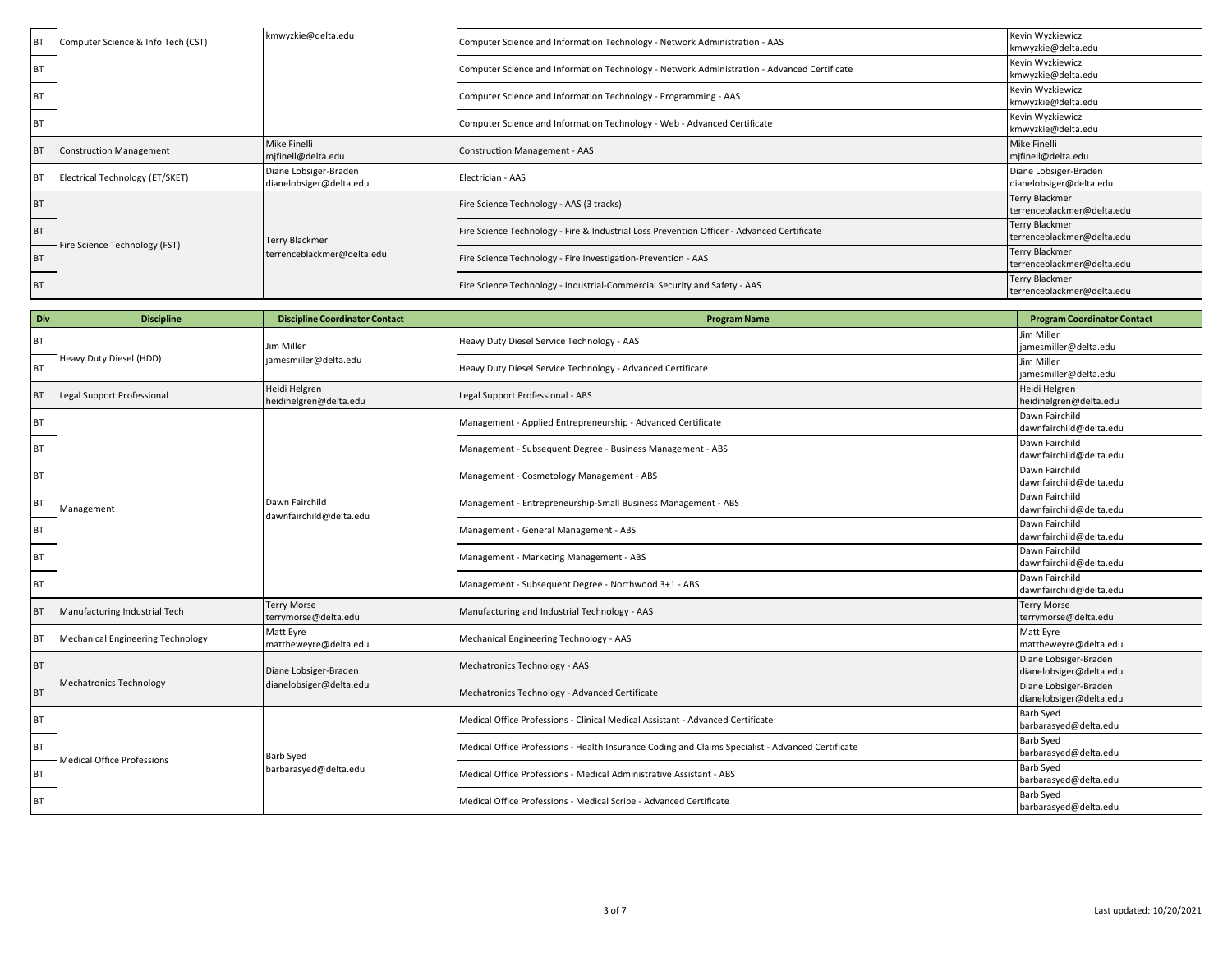| BT        |                                    | Lisa O'Laughlin<br>lisaolaughlin@delta.edu | Office Professions - Administrative Assistant - ABS                  | Lisa O'Laughlin<br>lisaolaughlin@delta.edu |
|-----------|------------------------------------|--------------------------------------------|----------------------------------------------------------------------|--------------------------------------------|
| <b>BT</b> |                                    |                                            | Office Professions - Office Assistant - Advanced Certificate         | Lisa O'Laughlin<br>lisaolaughlin@delta.edu |
| <b>BT</b> |                                    |                                            | Office Professions - Office Management - Advanced Certificate        | Lisa O'Laughlin<br>lisaolaughlin@delta.edu |
| <b>BT</b> | Office Administration & Tech (OAT) |                                            | Office Professions - Office Management - ABS                         | Lisa O'Laughlin<br>lisaolaughlin@delta.edu |
| <b>BT</b> |                                    |                                            | Office Professions - Office Skills Core - Certificate of Achievement | Lisa O'Laughlin<br>lisaolaughlin@delta.edu |
| <b>BT</b> |                                    |                                            | Office Professions - Office Specialist - Advanced Certificate        | Lisa O'Laughlin<br>lisaolaughlin@delta.edu |
| <b>BT</b> |                                    |                                            | Office Professions - Virtual Assistant - Advanced Certificate        | Lisa O'Laughlin<br>lisaolaughlin@delta.edu |
| <b>BT</b> |                                    | Robert Neymeiyer<br>rmneymei@delta.edu     | HVACR Air Conditioning - Advanced Certificate                        | Robert Neymeiyer<br>rmneymei@delta.edu     |
| <b>BT</b> | Refrigeration/Heating/Air Cond.    |                                            | HVACR Commercial Refrigeration - Advanced Certificate                | Robert Neymeiyer<br>rmneymei@delta.edu     |
| <b>BT</b> |                                    |                                            | HVACR Heating - Advanced Certificate                                 | Robert Neymeiyer<br>rmneymei@delta.edu     |
| <b>BT</b> |                                    |                                            | HVACR Service Technology - AAS                                       | Robert Neymeiyer<br>rmneymei@delta.edu     |

| Div       | <b>Discipline</b>               | <b>Discipline Coordinator Contact</b>         | <b>Program Name</b>                                                                          | <b>Program Coordinator Contact</b>            |
|-----------|---------------------------------|-----------------------------------------------|----------------------------------------------------------------------------------------------|-----------------------------------------------|
| <b>BT</b> |                                 |                                               | Industrial Technology Education - AAS                                                        | JP Carroll<br>johncarroll@delta.edu           |
| <b>BT</b> | <b>Residential Construction</b> | Mike Finelli<br>mjfinell@delta.edu            | <b>Residential Construction - AAS</b>                                                        | Mike Finelli<br>mjfinell@delta.edu            |
| <b>BT</b> |                                 |                                               | Residential Construction - Advanced Certificate                                              | Mike Finelli<br>mjfinell@delta.edu            |
| <b>BT</b> |                                 |                                               | Skilled Trades (Pre-Apprentice) Agricultural Maintenance - Advanced Certificate              | Harvey Schneider<br>harveyschneider@delta.edu |
| <b>BT</b> |                                 |                                               | Skilled Trades (Pre-Apprentice) Construction - Certificate of Achievement                    | Harvey Schneider<br>harveyschneider@delta.edu |
| <b>BT</b> |                                 |                                               | Skilled Trades (Pre-Apprentice) Electrical - Advanced Certificate                            | Harvey Schneider<br>harveyschneider@delta.edu |
| <b>BT</b> |                                 |                                               | Skilled Trades (Apprenticeship) Electrician - Advanced Certificate                           | Harvey Schneider<br>harveyschneider@delta.edu |
| <b>BT</b> |                                 |                                               | Skilled Trades - Industrial Maintenance - AAS                                                | Harvey Schneider<br>harveyschneider@delta.edu |
| <b>BT</b> |                                 |                                               | Skilled Trades (Apprenticeship) - Instrumentation Electrician -AAS                           | Harvey Schneider<br>harveyschneider@delta.edu |
| <b>BT</b> |                                 |                                               | Skilled Trades (Apprenticeship) - Machine Builder - Advanced Certificate                     | Harvey Schneider<br>harveyschneider@delta.edu |
| <b>BT</b> |                                 |                                               | Skilled Trades (Apprenticeship) - Machine Repair - Advanced Certificate                      | Harvey Schneider<br>harveyschneider@delta.edu |
| <b>BT</b> |                                 |                                               | Skilled Trades in Machine Repair and Mechanics - AAS                                         | Harvey Schneider<br>harveyschneider@delta.edu |
|           | <b>Skilled Trades Manager</b>   | Harvey Schneider<br>harveyschneider@delta.edu | Skilled Trades (Pre-Apprentice) Mechanical - Advanced Certificate                            | Harvey Schneider<br>harveyschneider@delta.edu |
| <b>BT</b> |                                 |                                               | Skilled Trades (Apprenticeship) - Mechatronics Technology - Advanced Certificate             | Harvey Schneider<br>harveyschneider@delta.edu |
| <b>BT</b> |                                 |                                               | Skilled Trades (Apprenticeship) - Millwright - Advanced Certificate                          | Harvey Schneider<br>harveyschneider@delta.edu |
| <b>BT</b> |                                 |                                               | Skilled Trades (Apprenticeship) - Pattern Maker - Advanced Certificate                       | Harvey Schneider<br>harveyschneider@delta.edu |
| BT        |                                 |                                               | Skilled Trades (Apprenticeship) - Pipefitter (Industrial Maintenance) - Advanced Certificate | Harvey Schneider<br>harveyschneider@delta.edu |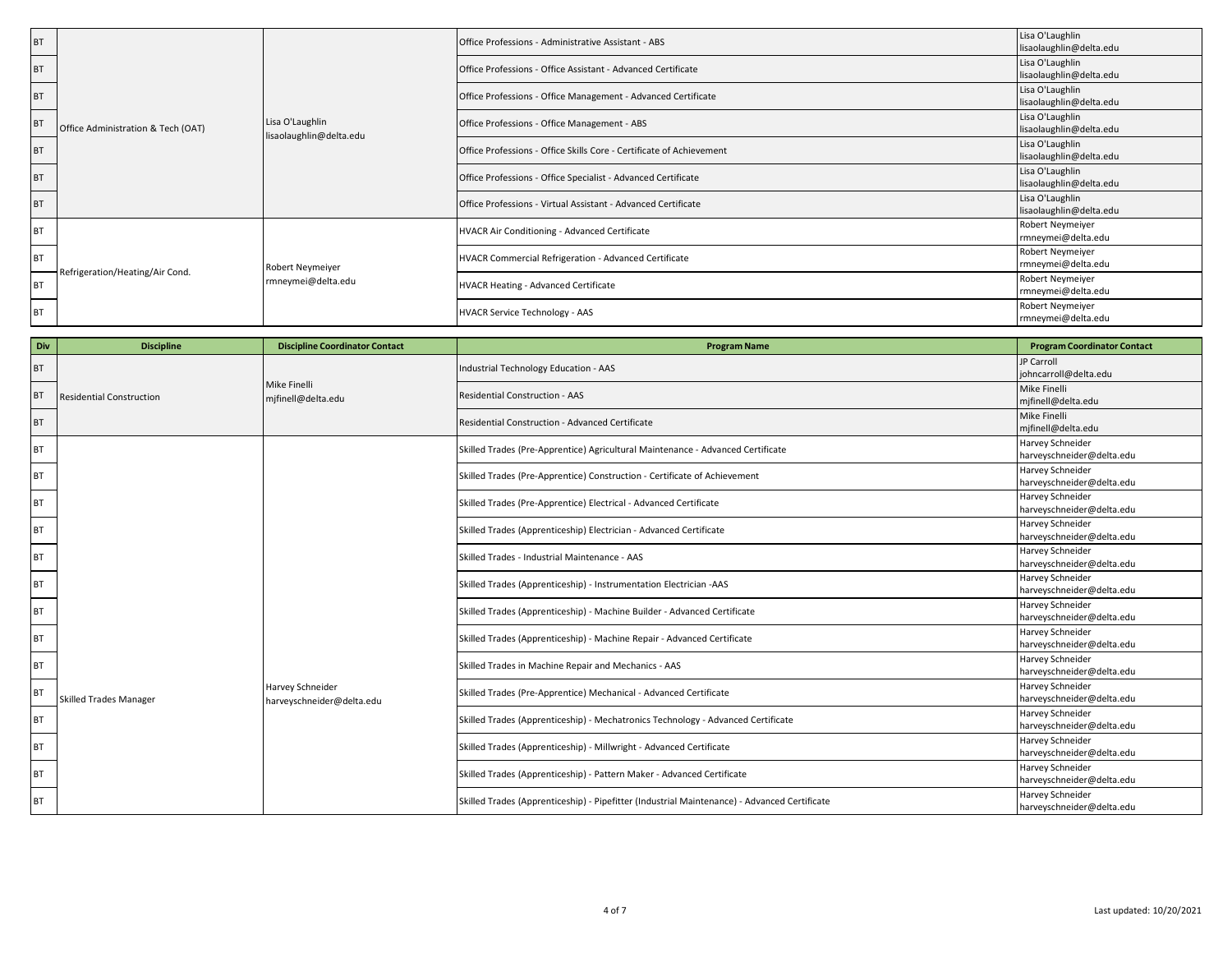| <b>BT</b> |                                       |                                         | Skilled Trades (Apprenticeship) - Plumber-Pipefitter - Advanced Certificate            | Harvey Schneider<br>harveyschneider@delta.edu        |
|-----------|---------------------------------------|-----------------------------------------|----------------------------------------------------------------------------------------|------------------------------------------------------|
| <b>BT</b> |                                       |                                         | Skilled Trades in Precision Production - AAS                                           | <b>Harvey Schneider</b><br>harveyschneider@delta.edu |
|           |                                       |                                         | Skilled Trades (Apprenticeship) - Stationary Boiler Engineering - Advanced Certificate | Harvey Schneider<br>harveyschneider@delta.edu        |
| <b>BT</b> |                                       |                                         | Skilled Trades (Apprenticeship) - Tool-Die Maker - Advanced Certificate                | Harvey Schneider<br>harveyschneider@delta.edu        |
| <b>BT</b> | <b>Welding Engineering Technology</b> | James Proctor<br>jamesproctor@delta.edu | Welding Engineering Technology - AAS                                                   | James Proctor<br>jamesproctor@delta.edu              |
| <b>B</b>  |                                       |                                         | Welding Engineering Technology - Advanced Certificate                                  | James Proctor<br>jamesproctor@delta.edu              |
| IB.       | Wind Turbine Technology               | Matt Eyre<br>mattheweyre@delta.edu      | Wind Turbine Technology - AAS                                                          | Matt Eyre<br>mattheweyre@delta.edu                   |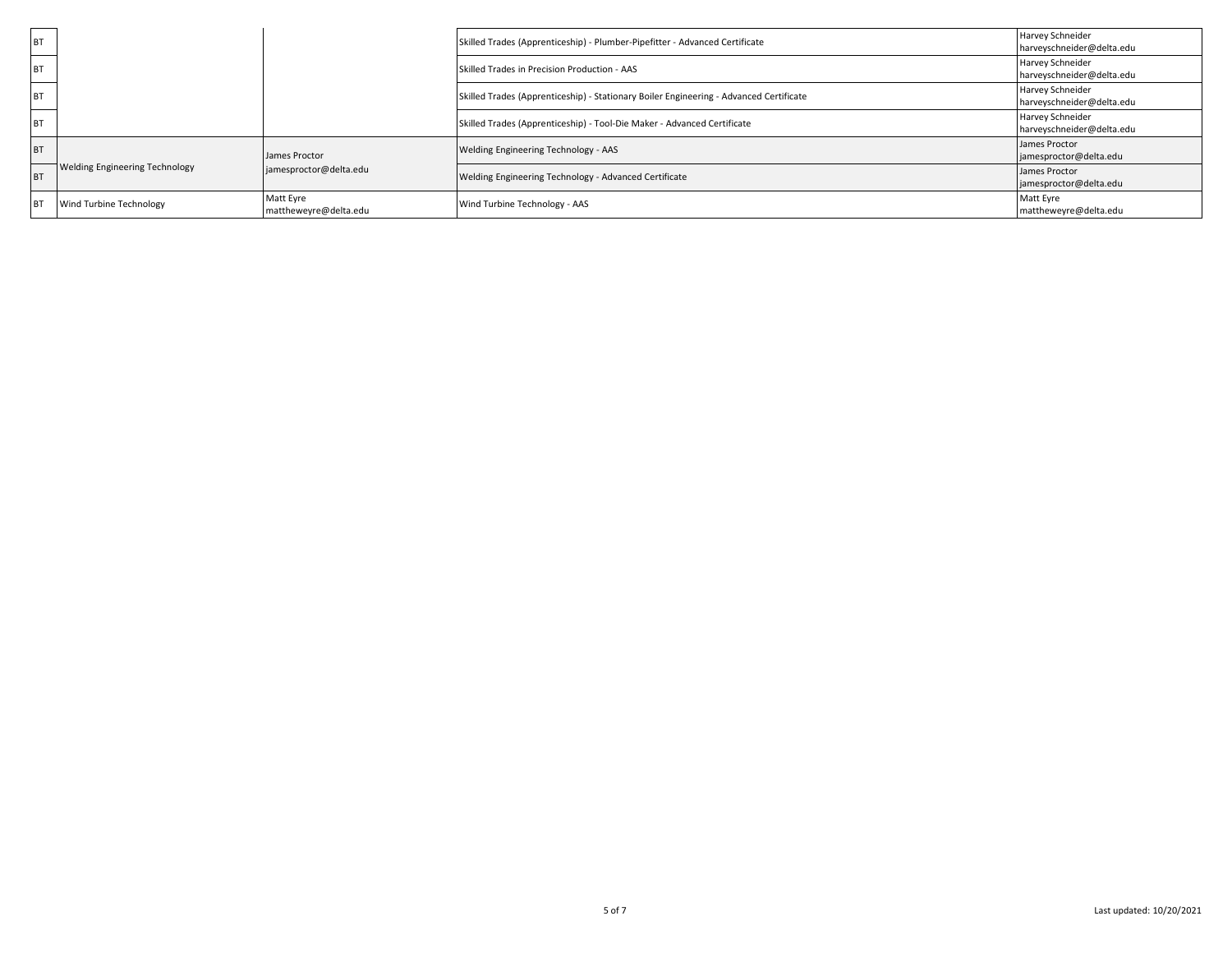| Div | <b>Discipline</b>               | <b>Discipline Coordinator Contact</b>           | <b>Program Name</b>                                                 | <b>Program Coordinator Contact</b>              |
|-----|---------------------------------|-------------------------------------------------|---------------------------------------------------------------------|-------------------------------------------------|
| HW  | CNA                             | lennifer Duncan<br>enniferduncan@delta.edu      | <b>Certified Nursing Assistant</b>                                  | Jennifer Duncan<br>jenniferduncan@delta.edu     |
| HW  |                                 |                                                 | Dental Assisting - AAS                                              | Pam Livingston<br>pamelalivingston@delta.edu    |
| HW  | Dental Assistant                | Pam Livingston<br>pamelalivingston@delta.edu    | Dental Assisting - Advanced Certificate                             | Pam Livingston<br>pamelalivingston@delta.edu    |
| HW  |                                 |                                                 | Dental Assisting - General Management - AAS/ABS                     | Pam Livingston<br>pamelalivingston@delta.edu    |
| НW  |                                 | Pam Livingston                                  | Dental Hygiene - AAS                                                | Pam Livingston<br>pamelalivingston@delta.edu    |
| НW  | Dental Hygiene                  | pamelalivingston@delta.edu                      | Dental Hygiene - General Management - AAS/ABS                       | Pam Livingston<br>pamelalivingston@delta.edu    |
| HW  | <b>Health Foundations</b>       | Pete Fox<br>petefox@delta.edu                   | Health Foundations - Advanced Certificate                           | Pete Fox<br>petefox@delta.edu                   |
| НW  |                                 |                                                 | Group Fitness Instructor - Advanced Certificate                     | Kara Jimenez<br>karajimenez@delta.edu           |
| НW  |                                 | Kara Jimenez                                    | Health Fitness Specialist - AAS                                     | Kara Jimenez<br>karajimenez@delta.edu           |
| НW  | Lifelong Wellness               | karajimenez@delta.edu                           | Health Fitness Specialist - General Management - AAS/ABS            | Kara Jimenez<br>karajimenez@delta.edu           |
| НW  |                                 |                                                 | Personal Trainer - Advanced Certificate                             | Kara Jimenez<br>karajimenez@delta.edu           |
| HW  |                                 |                                                 | Nursing - General Management - AAS/ABS                              | Daisy McQuiston<br>daisymcquiston@delta.edu     |
| HW  |                                 | Daisy McQuiston<br>daisymcquiston@delta.edu     | Nursing (ADN) - AAS                                                 | Daisy McQuiston<br>daisymcquiston@delta.edu     |
| HW  | Nursing                         |                                                 | Nursing RN Transition Track - Licensed Paramedic To RN - AAS        | Daisy McQuiston<br>daisymcquiston@delta.edu     |
| HW  |                                 |                                                 | Nursing RN Transition Track - Licensed Practical Nurse To RN - AAS  | Daisy McQuiston<br>daisymcquiston@delta.edu     |
| HW  |                                 |                                                 | Practical Nurse - Advanced Certificate                              | Daisy McQuiston<br>daisymcquiston@delta.edu     |
| HW  |                                 |                                                 | Physical Therapist Assistant - AAS                                  | Chris Hausbeck<br>christopherhausbeck@delta.edu |
| НW  | PTA                             | Chris Hausbeck<br>christopherhausbeck@delta.edu | Physical Therapist Assistant - General Management - AAS/ABS         | Chris Hausbeck<br>christopherhausbeck@delta.edu |
| НW  |                                 |                                                 | Physical Therapist Assistant - Health Fitness Specialist AAS/AAS    | Chris Hausbeck<br>christopherhausbeck@delta.edu |
| HW  |                                 | Cindy Kramer                                    | Radiography - AAS                                                   | Cindy Kramer<br>cindykramer@delta.edu           |
| HW  | Radiography                     | :indykramer@delta.edu                           | Radiography - General Management - AAS/ABS                          | Cindy Kramer<br>cindykramer@delta.edu           |
| HW  |                                 | Dan Sabourin                                    | Respiratory Care - AAS                                              | Dan Sabourin<br>dansabourin@delta.edu           |
| HW  | Respiratory                     | dansabourin@delta.edu                           | Respiratory Care - General Management - AAS/ABS                     | Dan Sabourin<br>dansabourin@delta.edu           |
| НW  |                                 |                                                 | Diagnostic Medical Sonography - AAS                                 | Kim Boldt<br>kboldt@delta.edu                   |
| HW  | Sonography                      | Kim Boldt<br>kboldt@delta.edu                   | Diagnostic Medical Sonography - Advanced Certificate                | Kim Boldt<br>kboldt@delta.edu                   |
| HW  |                                 |                                                 | Diagnostic Medical Sonography - General Management - AAS/ABS        | Kim Boldt<br>kboldt@delta.edu                   |
| HW  | Sterile Processing Technician   | Rebecca Hall<br>rebeccahall@delta.edu           | Sterile Processing Technician - Advanced Certificate                | Rebecca Hall<br>rebeccahall@delta.edu           |
| HW  | <b>Surgical First Assistant</b> | Rebecca Hall<br>rebeccahall@delta.edu           | Surgical First Assistant - Post Associate Certificate of Completion | Rebecca Hall<br>rebeccahall@delta.edu           |
| HW  |                                 | Donovan Traverse                                | Surgical Technology - AAS                                           | Donovan Traverse<br>djtraver@delta.edu          |
| HW  | Surgical Technology             | djtraver@delta.edu                              | Surgical Technology - General Management - AAS/ABS                  | Donovan Traverse<br>djtraver@delta.edu          |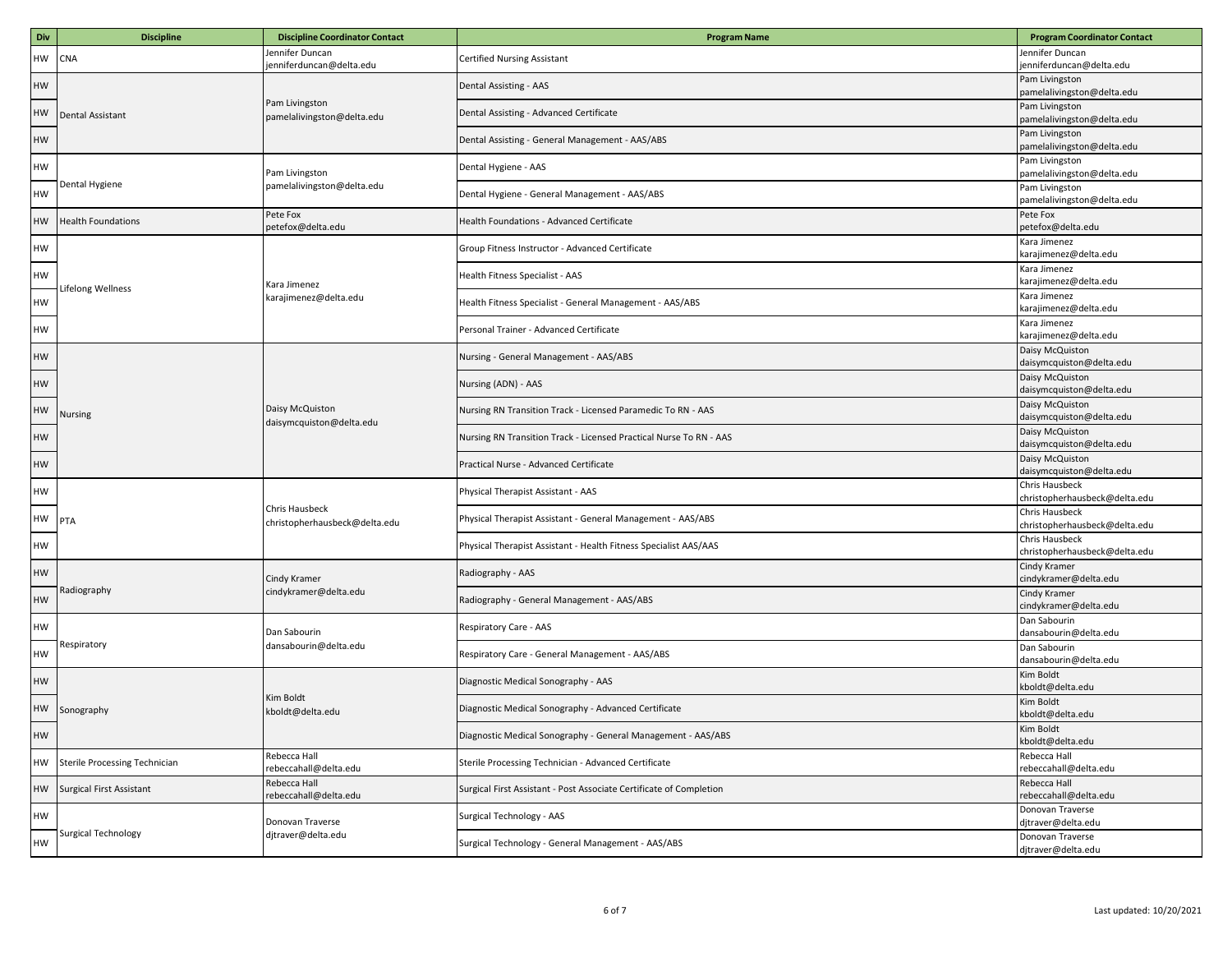| Div       | <b>Discipline</b>                     | <b>Discipline Coordinator Contact</b>       | <b>Program Name</b>                                 | <b>Program Coordinator Contact</b>          |
|-----------|---------------------------------------|---------------------------------------------|-----------------------------------------------------|---------------------------------------------|
| <b>SM</b> | <b>Chemical Technology</b>            | David Baker<br>dbaker@delta.edu             | Chemical Technology - AAS                           | David Baker<br>dbaker@delta.edu             |
| <b>SM</b> | <b>Environmental Technology</b>       | Jay Vanhouten<br>jwvanhou@delta.edu         | <b>Environmental Technology - AAS</b>               | Jay Vanhouten<br>jwvanhou@delta.edu         |
| <b>SM</b> |                                       |                                             | Environmental Technology - Advanced Certificate     | Jay Vanhouten<br>jwvanhou@delta.edu         |
| <b>SM</b> | <b>Water Environmental Technology</b> | Melissa Haswell<br>melissahaswell@delta.edu | Water Environment Technology - AAS                  | Melissa Haswell<br>melissahaswell@delta.edu |
| <b>SM</b> |                                       |                                             | Water Environment Technology - Advanced Certificate | Melissa Haswell<br>melissahaswell@delta.edu |